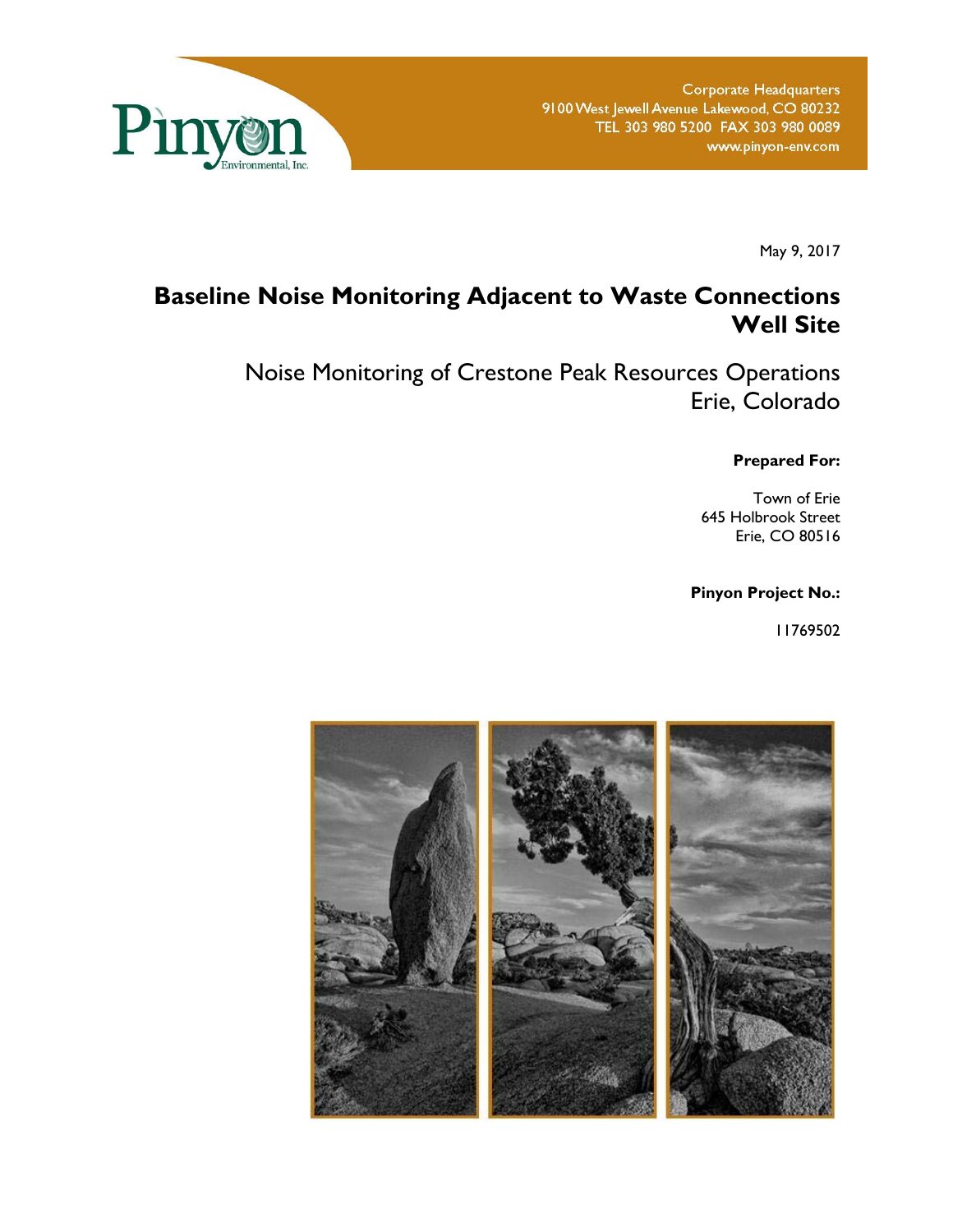

May 9, 2017

# **Baseline Noise Monitoring Adjacent to Waste Connections Well Site**

Noise Monitoring of Crestone Peak Resources Operations Erie, Colorado

**Prepared For:** 

Town of Erie 645 Holbrook Street Erie, CO 80516

**Pinyon Project No.:** 

11769502

 **Prepared by:** 

*Agloric* Watt

Sabrina M. Williams

**Reviewed by:** 

 $\overline{\phantom{a}}$ 

Jill Schlaefer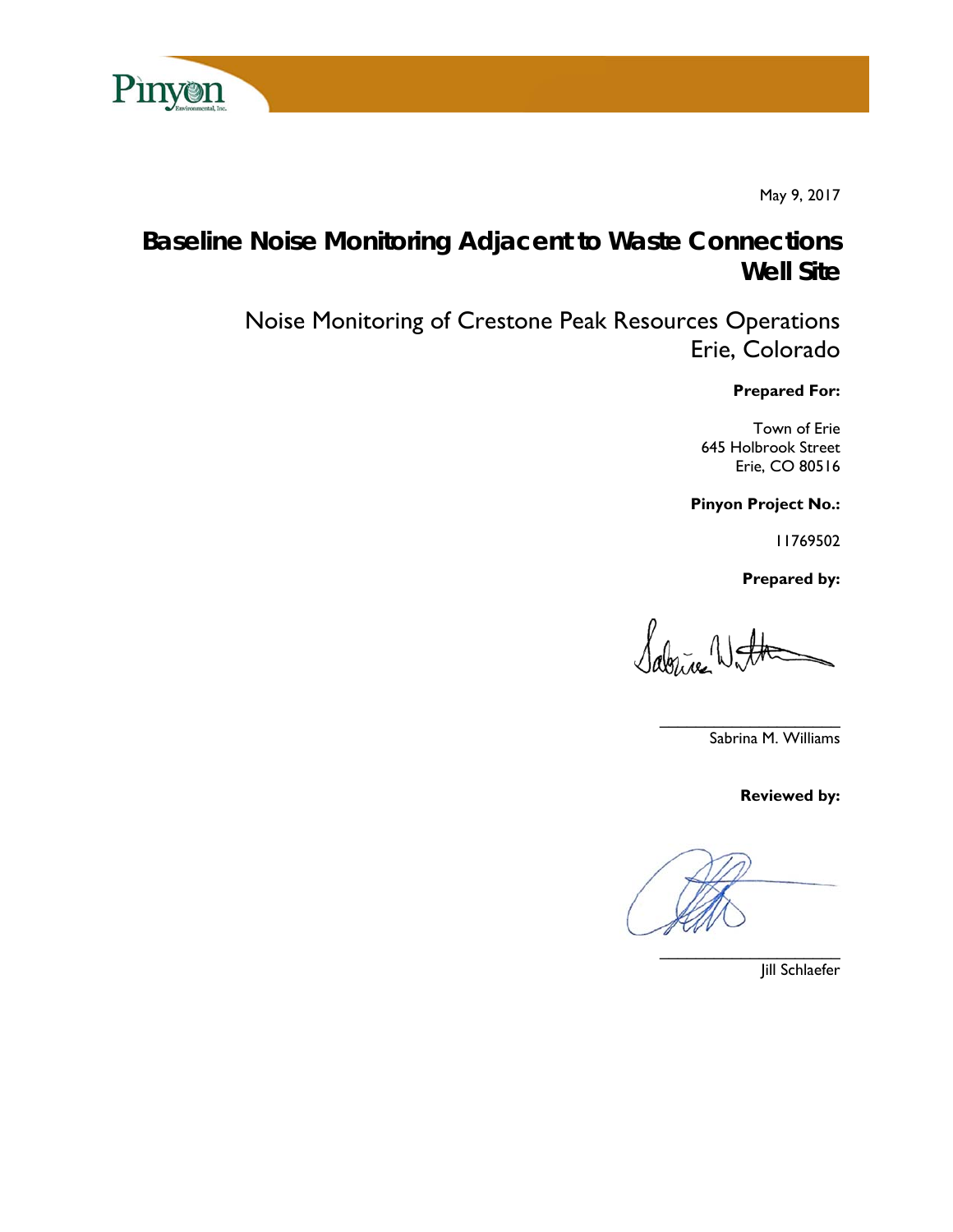

# **Table of Contents**

| $\mathbf{L}$ |                  | $\small \textsf{Introduction} \textcolor{red}{.} \textcolor{red}{.} \textcolor{red}{.} \textcolor{red}{.} \textcolor{red}{.} \textcolor{red}{.} \textcolor{red}{.} \textcolor{red}{.} \textcolor{red}{.} \textcolor{red}{.} \textcolor{red}{.} \textcolor{red}{.} \textcolor{red}{.} \textcolor{red}{.} \textcolor{red}{.} \textcolor{red}{.} \textcolor{red}{.} \textcolor{red}{.} \textcolor{red}{.} \textcolor{red}{.} \textcolor{red}{.} \textcolor{red}{.} \textcolor{red}{.} \textcolor{red}{.} \textcolor{red}{.} \textcolor{red}{.} \textcolor{$ |  |
|--------------|------------------|----------------------------------------------------------------------------------------------------------------------------------------------------------------------------------------------------------------------------------------------------------------------------------------------------------------------------------------------------------------------------------------------------------------------------------------------------------------------------------------------------------------------------------------------------------|--|
| 2.           |                  |                                                                                                                                                                                                                                                                                                                                                                                                                                                                                                                                                          |  |
|              | 2.1              |                                                                                                                                                                                                                                                                                                                                                                                                                                                                                                                                                          |  |
|              | $2.2\phantom{0}$ |                                                                                                                                                                                                                                                                                                                                                                                                                                                                                                                                                          |  |
| 3.           |                  |                                                                                                                                                                                                                                                                                                                                                                                                                                                                                                                                                          |  |
|              | 3.1              |                                                                                                                                                                                                                                                                                                                                                                                                                                                                                                                                                          |  |
|              | 3.1.1            | Noise Conditions Prior to and Immediately After Crestone Arrived at the Well Site 4                                                                                                                                                                                                                                                                                                                                                                                                                                                                      |  |
|              | 3.1.2            |                                                                                                                                                                                                                                                                                                                                                                                                                                                                                                                                                          |  |
|              | 3.1.3            |                                                                                                                                                                                                                                                                                                                                                                                                                                                                                                                                                          |  |
|              | 3.1.4            |                                                                                                                                                                                                                                                                                                                                                                                                                                                                                                                                                          |  |
|              | 3.1.5            |                                                                                                                                                                                                                                                                                                                                                                                                                                                                                                                                                          |  |
|              | 3.2              |                                                                                                                                                                                                                                                                                                                                                                                                                                                                                                                                                          |  |
|              | 3.2.1            |                                                                                                                                                                                                                                                                                                                                                                                                                                                                                                                                                          |  |
|              | 3.2.2            |                                                                                                                                                                                                                                                                                                                                                                                                                                                                                                                                                          |  |
| 4.           |                  |                                                                                                                                                                                                                                                                                                                                                                                                                                                                                                                                                          |  |

## **Tables**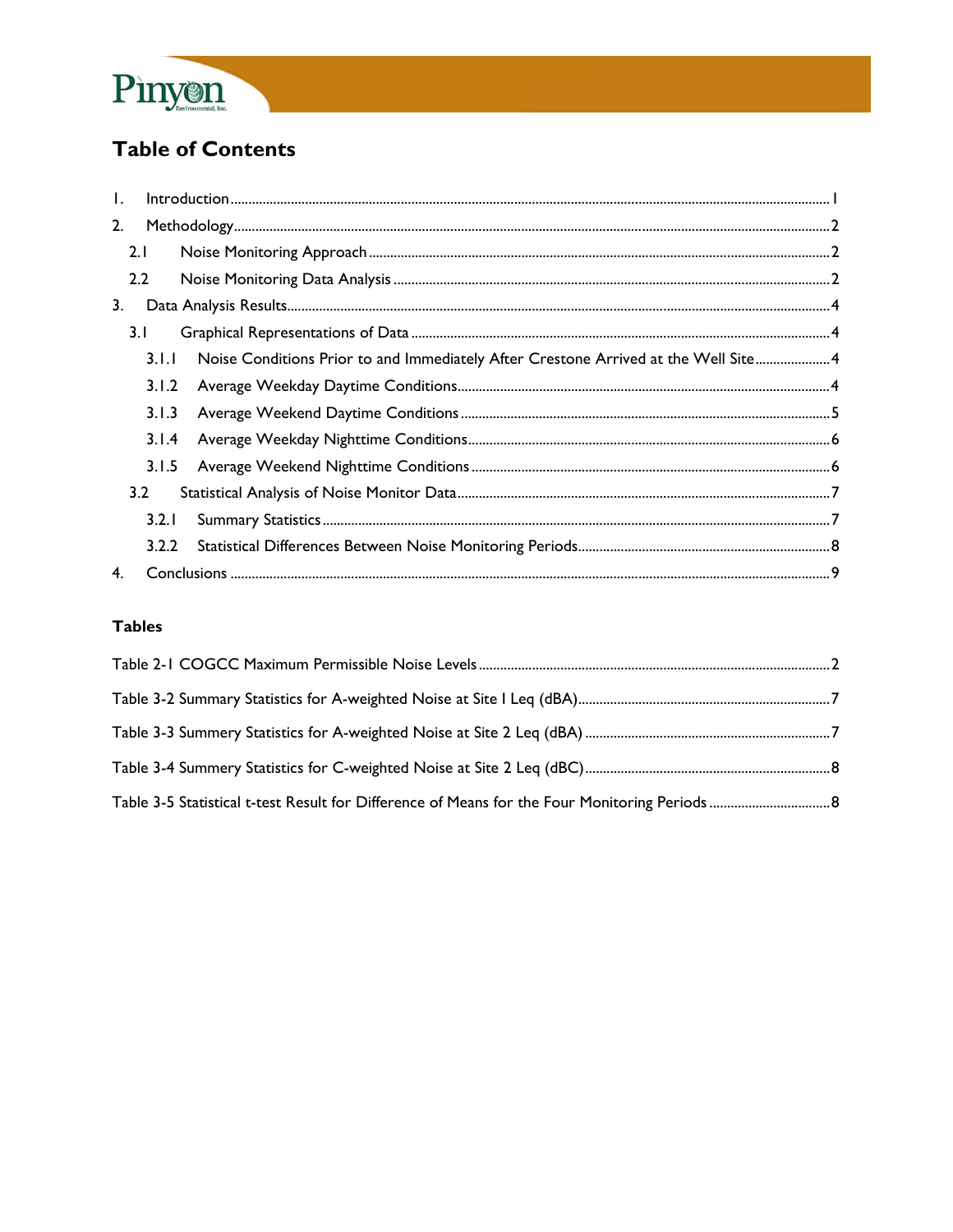

# **1. Introduction**

The Town of Erie (Town) has contracted with Pinyon Environmental (Pinyon) to perform noise monitoring near the Crestone Peak Resources (Crestone) Waste Connections well site. Pinyon collected continuous noise measurements at two locations adjacent to the well site. Sampling Site 1 is located approximately 350 feet to the southeast of the well site and collected A-weighted noise measurements. Sampling Site 2 is located near a residential neighborhood approximately 1,400-feet to the southwest of the well site and collected both A-weighted and C-weighted noise measurements. Baseline noise measurements began on April  $14<sup>th</sup>$ , 2017 at approximately 5:00 PM and lasted until April 25<sup>th</sup>, 2017 at approximately 6:00 AM. Crestone began deploying vehicles and equipment to the Waste Connections well site at approximately 7:00 AM on April 15, 2017. However, drilling operations had not commenced during the baseline noise monitoring period. The baseline noise monitoring data was analyzed to evaluate current noise levels at these locations prior to Crestone beginning their well production activities.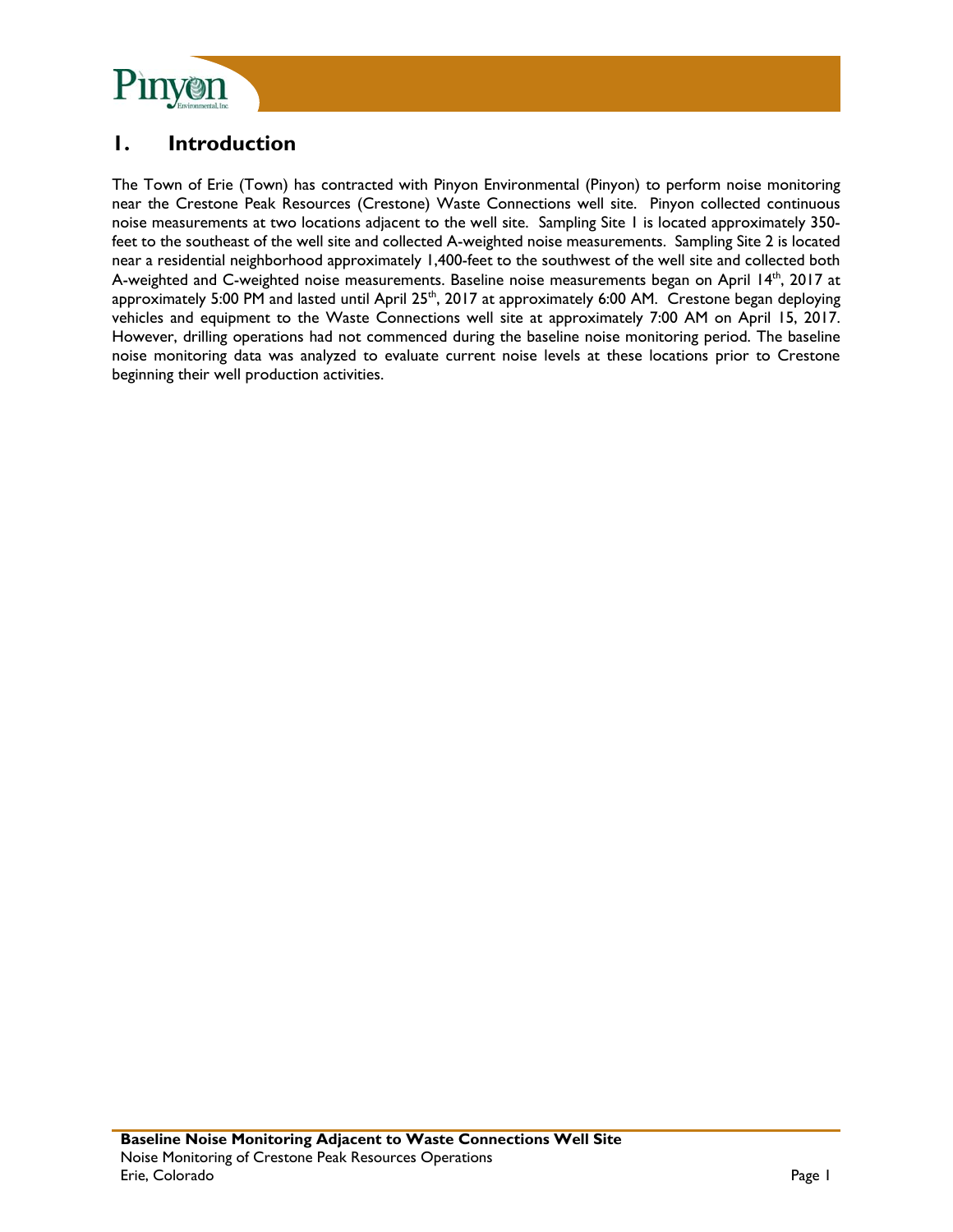

# **2. Methodology**

# **2.1 Noise Monitoring Approach**

In accordance with Colorado Oil and Gas Conservation Committee (COGCC) rule 802, well production facilities may not exceed the maximum permissible noise levels established in accordance to section 802.b of the rule as shown in Table 2-1. In addition to the maximum permissible A-weighted noise levels, expressed in A-weighted decibels (dBA) shown in Table 2-1, COGCC rule 802 specifies that operators may not exceed 65 C-weighted decibels (dBC) measured from the exterior wall of the residence or occupied structure nearest to the noise source at a distance of 25-feet from the structure.

|  | Table 2-1 COGCC Maximum Permissible Noise Levels |  |
|--|--------------------------------------------------|--|
|  |                                                  |  |

| Zone                           | Maximum Permissible Noise Level |                  |  |  |
|--------------------------------|---------------------------------|------------------|--|--|
|                                | 7:00am to 7:00pm                | 7:00pm to 7:00am |  |  |
| Residential/Agricultural/Rural | 55 dBA                          | 50 dBA           |  |  |
| Commercial                     | $60$ dBA                        | 55 dBA           |  |  |
| Light Industrial               | 70 dBA                          | 65 dBA           |  |  |
| Industrial<br>$\sim$           | 80 dBA                          | 75 dBA           |  |  |

dBA A-weighted decibel

Pinyon mobilized to Sampling Site 1 (Light Industrial Zone) and Sampling Site 2 (Residential/Agricultural/Rural Zone) and monitored for noise at these locations using 3M Quest SoundPro DL Type 1 datalogging sound level meters. The sound level meters collected continuous measurements of both A-weighted and C-weighted decibels, as applicable to the location. At Sampling Site 1 the sound level meter monitored continuously for Aweighted noise. Sampling Site 2 collected continuous A-weighted and C-weighted noise. The baseline monitoring period lasted from April 14<sup>th</sup>, 2017 at approximately 5:00 PM through April 25<sup>th</sup>, 2017 at approximately 6:00 AM at which time Crestone began drilling operations at the well site.

The sound level meters are configured with a data logging system that uploads one minute time resolved measurements to a secure online database at ten minute intervals. Pinyon's Noise Specialist and Field Technicians have been provided an account to access the database including username and password. The sound level meters are configured with an alert system that send a message to Pinyon's Noise Specialist as soon as the data is uploaded indicating that established noise criteria levels based on whether the monitored equivalent continuous noise level (Leq) has been exceeded. Leq is the preferred method to describe noise levels that vary over time, resulting in a single decibel value that takes into account the total sound energy over the period of time of interest. The Town and Pinyon agreed to set the alert system at 70 Leq dBA for Aweighted noise at Sampling Site 1, 55 Leq dBA for A-weighted noise at Sampling Site 2 and 70 Leq dBC for Cweighted noise at Sampling Site 2. These noise criteria levels were established based on the COGCC's maximum permissible noise levels, as well as baseline noise monitoring data collected prior to Crestone mobilizing to the well site. The C-weighted noise alert criteria level at Sampling Site 2 is set higher than the COGCC's maximum permissible noise level because baseline noise measurements collected prior to Crestone's operations exceeded this level. In general, the noise criteria levels reflect a 3 decibel increase from baseline noise levels. A 3 decibel increase in noise is considered to be barely perceptible to the human ear.

# **2.2 Noise Monitoring Data Analysis**

Pinyon's Noise specialist downloaded the noise monitoring data from the online database for the baseline collection period. The data was then formatted into spreadsheets that allowed for analysis of the noise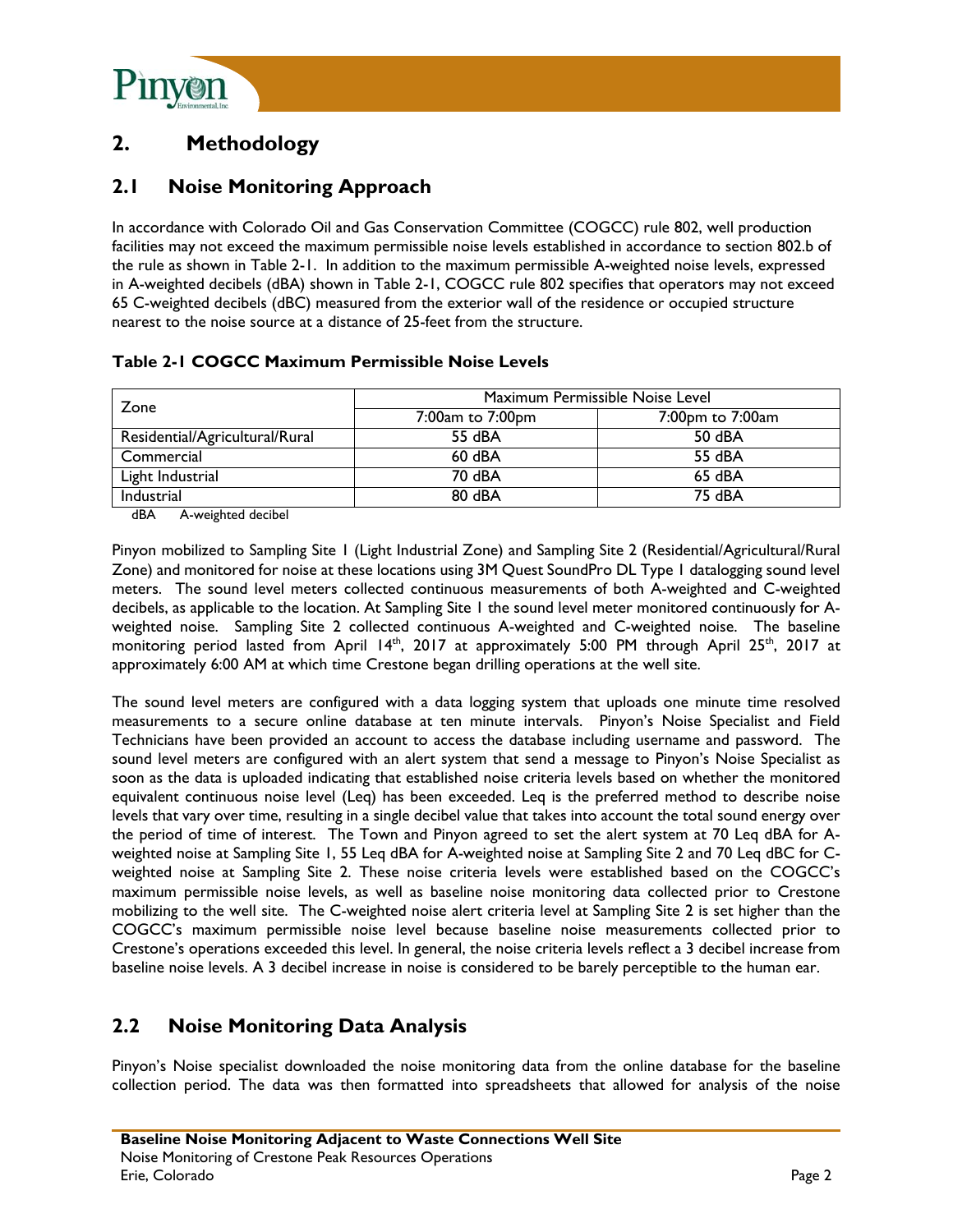

monitoring data. Pinyon utilized statistical methods, as well as graphical representations of the data, to determine baseline noise levels at the two sampling locations during the monitoring period. Initial analysis of the monitor data indicated differences in observed noise levels based on time of day and day of week. Furthermore, COGCC's rule 802 specifies different maximum permissible noise levels based on time of day. Therefore, for the statistical analysis of the noise measurements, the monitor data was split into four discrete analytical groups:

- Weekday Daytime: Monday—Friday, 7:00 AM—6:59 PM
- Weekday Nighttime: Monday—Friday, 7:00 PM—6:59 AM
- Weekend Daytime: Saturday—Sunday, 7:00 AM—6:59 PM
- Weekend Nighttime: Saturday—Sunday, 7:00 AM—6:59 PM

Section 3-2 describes how differences in the statistical mean between these groups were analyzed to confirm whether statistically significant differences existed that warranted discreet analysis between the monitoring periods. To determine the distribution of the noise monitoring data, the statistical mean, median and mode were calculated. The statistical mean, median and mode are used to evaluate the statistical distribution of the noise monitoring data. If these three variables are close together in value it represents that the data follows the normal distribution. Large data sets, such as the baseline noise monitoring data tend to follow the normal distribution, which is referred to as the central limit theorem. Determining the distribution of the noise monitoring data is important because this distribution is used to determine the appropriate statistical methods for further analysis. The observed relationship between the statistical mean, median and mode for the monitored datasets was determined to follow the normal distribution. The standard deviation for each monitoring periods was also calculated to evaluate the amount of variation in the baseline noise monitoring data.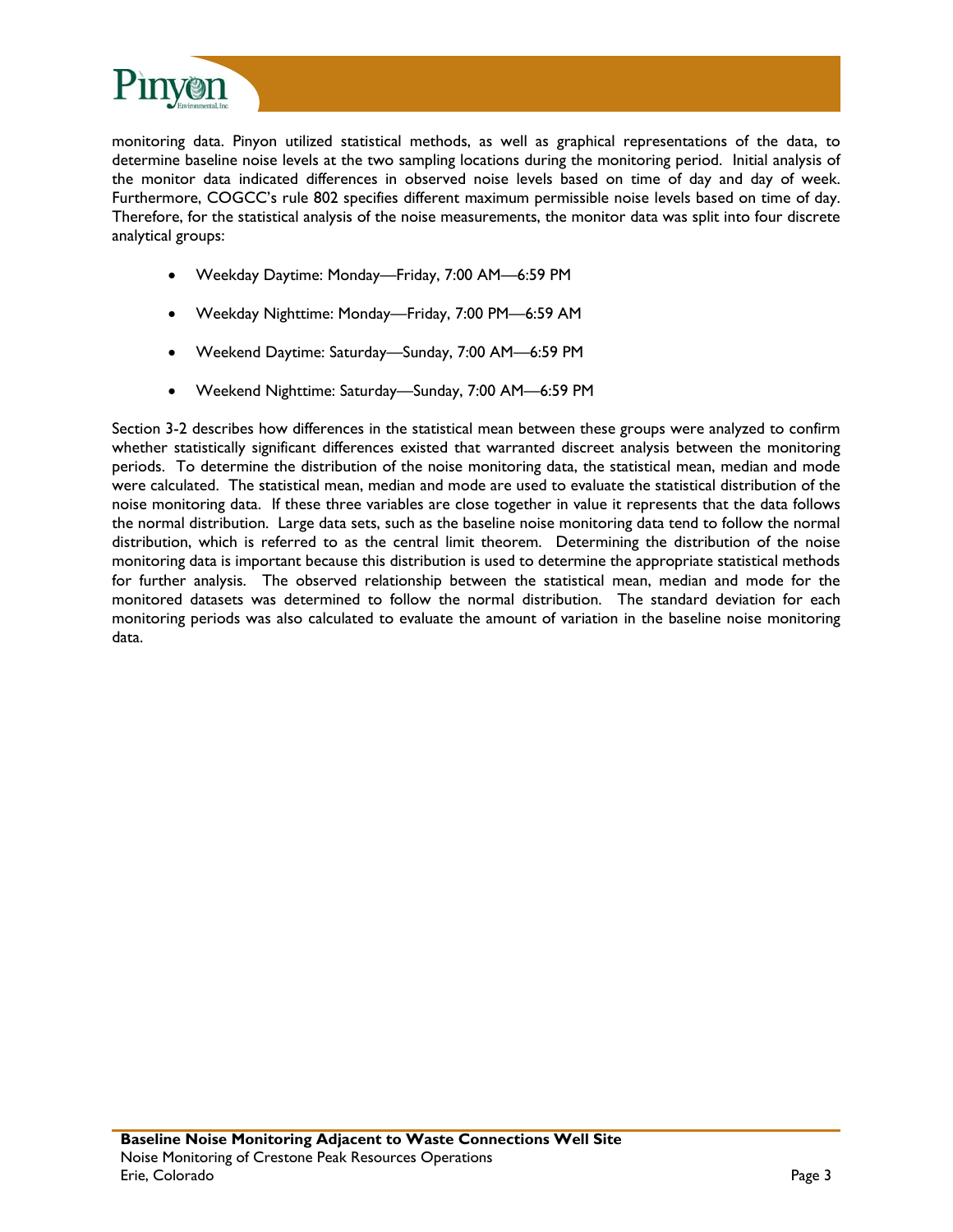

# **3. Data Analysis Results**

## **3.1 Graphical Representations of Data**

Pinyon evaluated the noise monitoring data and generated several graphs that represented average conditions during the baseline monitoring data. This section presents those graphs along with a narrative describing noise monitoring conditions during the sampling periods described in Section 2-2.

#### *3.1.1 Noise Conditions Prior to and Immediately After Crestone Arrived at the Well Site*

The noise meters collected data for approximately 13-hours prior to Crestone beginning activities at the well site on April 15<sup>th</sup>, 2017 at approximately 7:00 AM as shown in Figure 3-1. When Crestone began their activities at the well site an increase in A-weighted noise measurements was detected at Site 1; however, there was no significant increase in A-weighted noise at Site 2 during this time.

#### **Figure 3-1 Initial 24-hours of Noise Measurements**



#### *3.1.2 Average Weekday Daytime Conditions*

Figure 3-2 shows noise monitoring data collected during average weekday daytime conditions. The A-weighted monitor at Site 1 detected noise attributable to Crestone's activities at the well site as shown by the measured noise levels exceeding those measured at Site 2. There was also a slight upward trend in C-weighted noise during this period. At approximately 5:00 PM on April 19<sup>th</sup>, 2017 A-weighted noise measurements at Site 1 began to decrease becoming roughly equivalent with the A-weighted noise measurements collected at Site 2. This period likely coincides with Crestone demobilizing from Site 1 for the evening.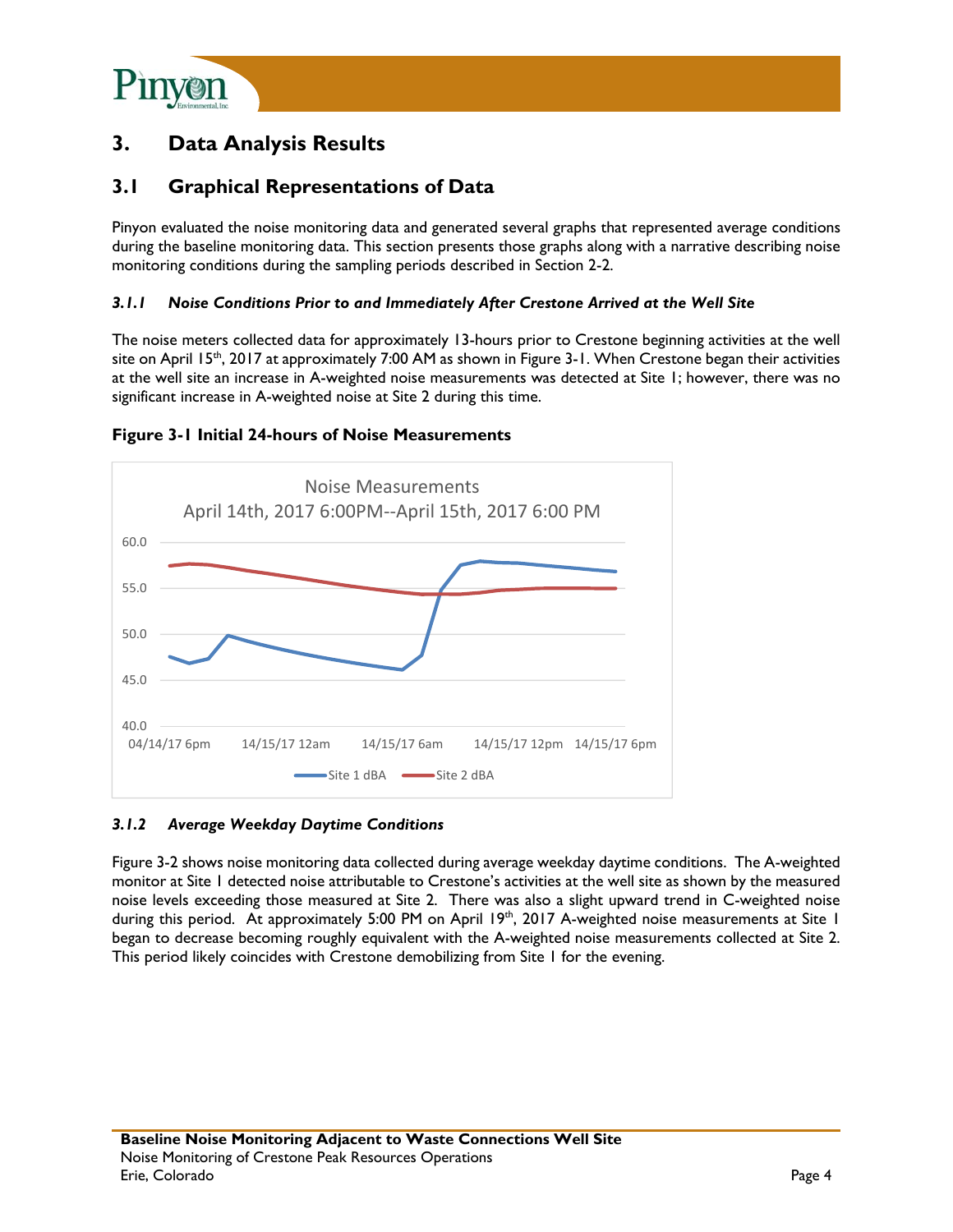

**Figure 3-2 Noise Measurements Collected During Average Weekday Daytime Conditions** 



## *3.1.3 Average Weekend Daytime Conditions*

Figure 3-3 shows average noise measurements collected during the weekend daytime condition that coincides with Crestone's activities at the well site. Noise measurements collected show that A-weighted noise levels measured from Site 1 and Site 2 were close in value and elevated C-weighted noise levels were not observed.

**Figure 3-3 Noise Measurements Collected During Average Weekend Daytime Conditions** 

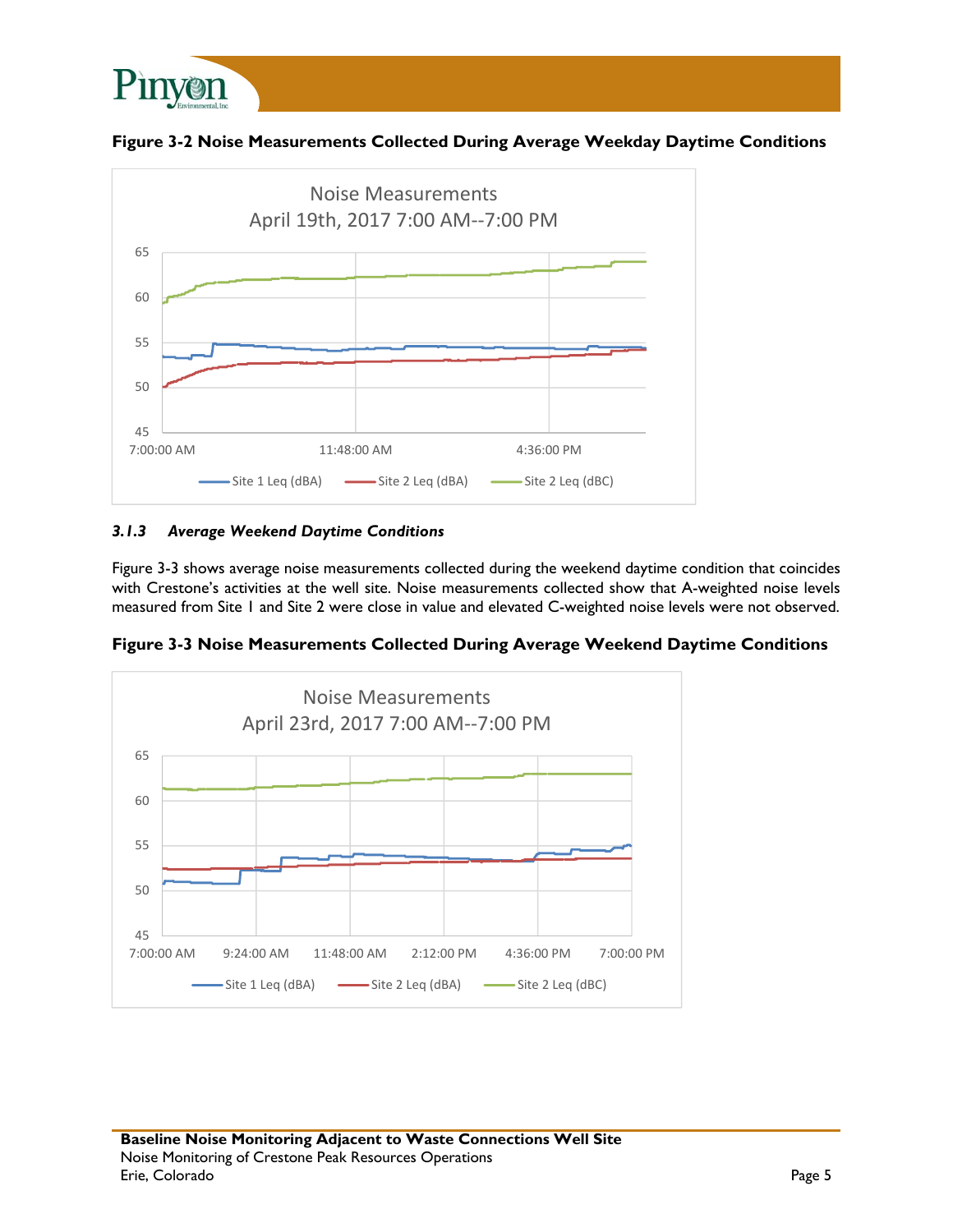

### *3.1.4 Average Weekday Nighttime Conditions*

Figure 3-4 shows noise measurements collected during average weekday nighttime conditions. Both A-weighted and C-weighted noise was flat during this period. A-weighted noise measurements at Site 1 were higher than Site 2 most likely indicating that Crestone had activity at the well site during this period. The A-weighted noise measurements collected at Site 2 during this period were higher than the COGCC maximum permissible nighttime noise levels, but maximum permissible noise levels at Site 1 were not exceeded.



**Figure 3-4 Noise Measurements Collected During Average Weekday Nighttime Conditions** 

#### *3.1.5 Average Weekend Nighttime Conditions*

Figure 3-5 shows average noise measurements collected during weekend nighttime conditions during the baseline monitoring period. For most of the period A-weighted noise levels were higher at Site 2 than Site 1 indicating that Crestone did not have activities during most of this period. A-weighted noise at Site 2 exceeded the COGCC's maximum permissible nighttime noise levels until approximately 12:00 AM on April 23rd, 2017. Since noise levels were lower at Site 1 than Site 2 it is unlikely that the elevated noise as measured from Site 2 was attributable to activities at the well site and were likely attributable to activity in the neighborhood, such as amplified music during this period.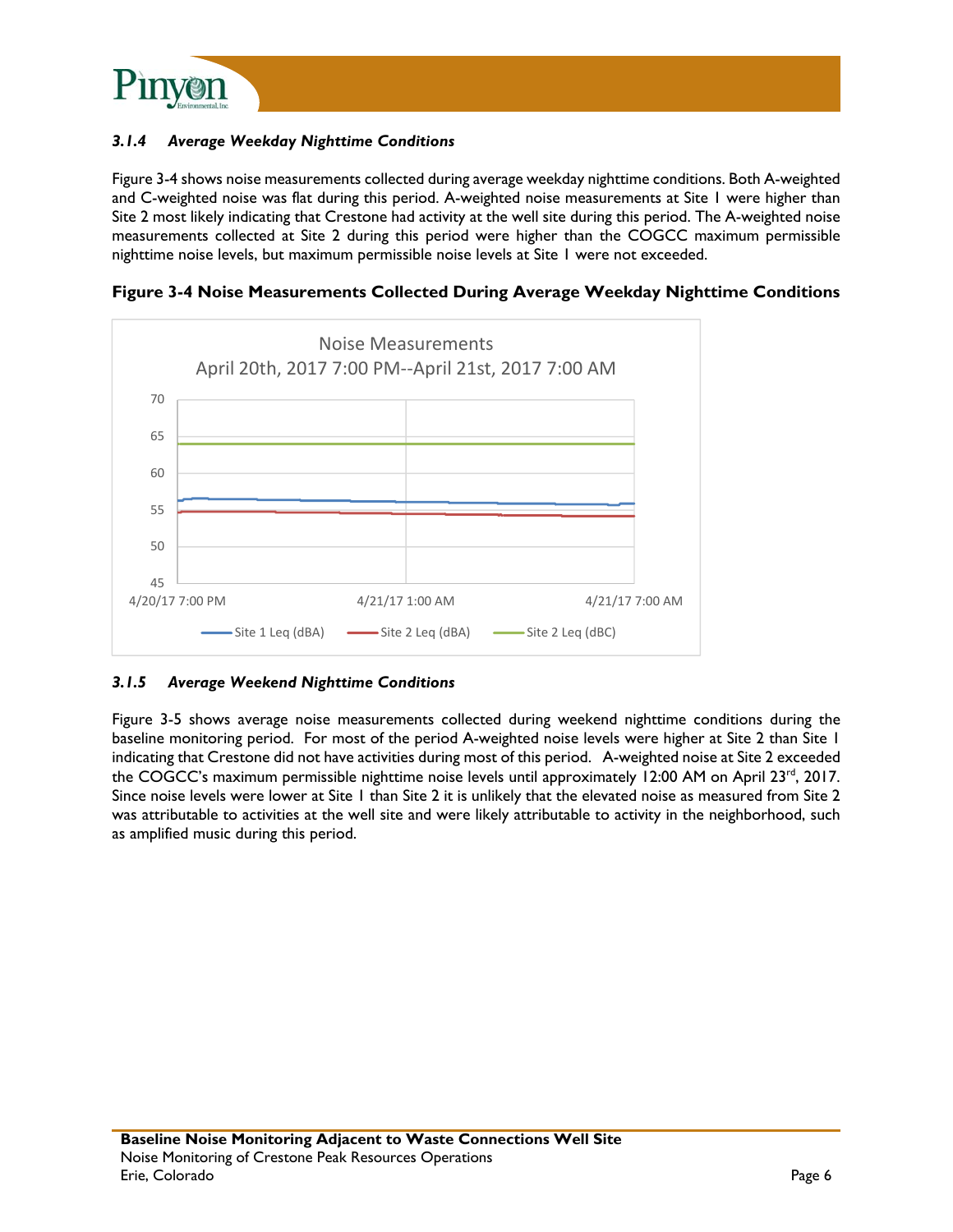

## **Figure 3-5 Noise Measurements Collected During Average Weekend Nighttime Conditions**



# **3.2 Statistical Analysis of Noise Monitor Data**

### *3.2.1 Summary Statistics*

Tables 3-1, 3-2 and 3-3 show the summary statistics for the three monitoring sites. The statistical mean, median and mode were close in value for all time periods for all three of the noise monitors. The standard deviation was less than three decibels for all three monitors for all four time periods. A standard deviation of less than three decibels indicates that the average variation in A-weighted and C-weighted noise during the four monitoring periods is barely perceptible to the human ear.

| Table 3-2 Summary Statistics for A-weighted Noise at Site I Leq (dBA) |  |  |
|-----------------------------------------------------------------------|--|--|
|                                                                       |  |  |

| Period                   | Mean | Median | Mode | <b>Standard Deviation</b> |
|--------------------------|------|--------|------|---------------------------|
| <b>Weekday Daytime</b>   | 56.9 | 56.7   | 58.7 |                           |
| Weekday Nighttime        | 55.9 | 56.2   | 56.2 |                           |
| Weekend Daytime          | 53.6 | 53.7   | 53.  |                           |
| <b>Weekend Nighttime</b> | 53.5 | 54.0   | 54.2 |                           |

### **Table 3-3 Summery Statistics for A-weighted Noise at Site 2 Leq (dBA)**

| Period                   | Mean  | Median | Mode | <b>Standard Deviation</b> |
|--------------------------|-------|--------|------|---------------------------|
| <b>Weekday Daytime</b>   | 54. l | 53.8   | 55.0 |                           |
| Weekday Nighttime        | 54.0  | 54.2   | 53.4 |                           |
| <b>Weekend Daytime</b>   | 53.7  | 53.2   | 53.2 |                           |
| <b>Weekend Nighttime</b> | 53.9  | 53.6   | 53.6 |                           |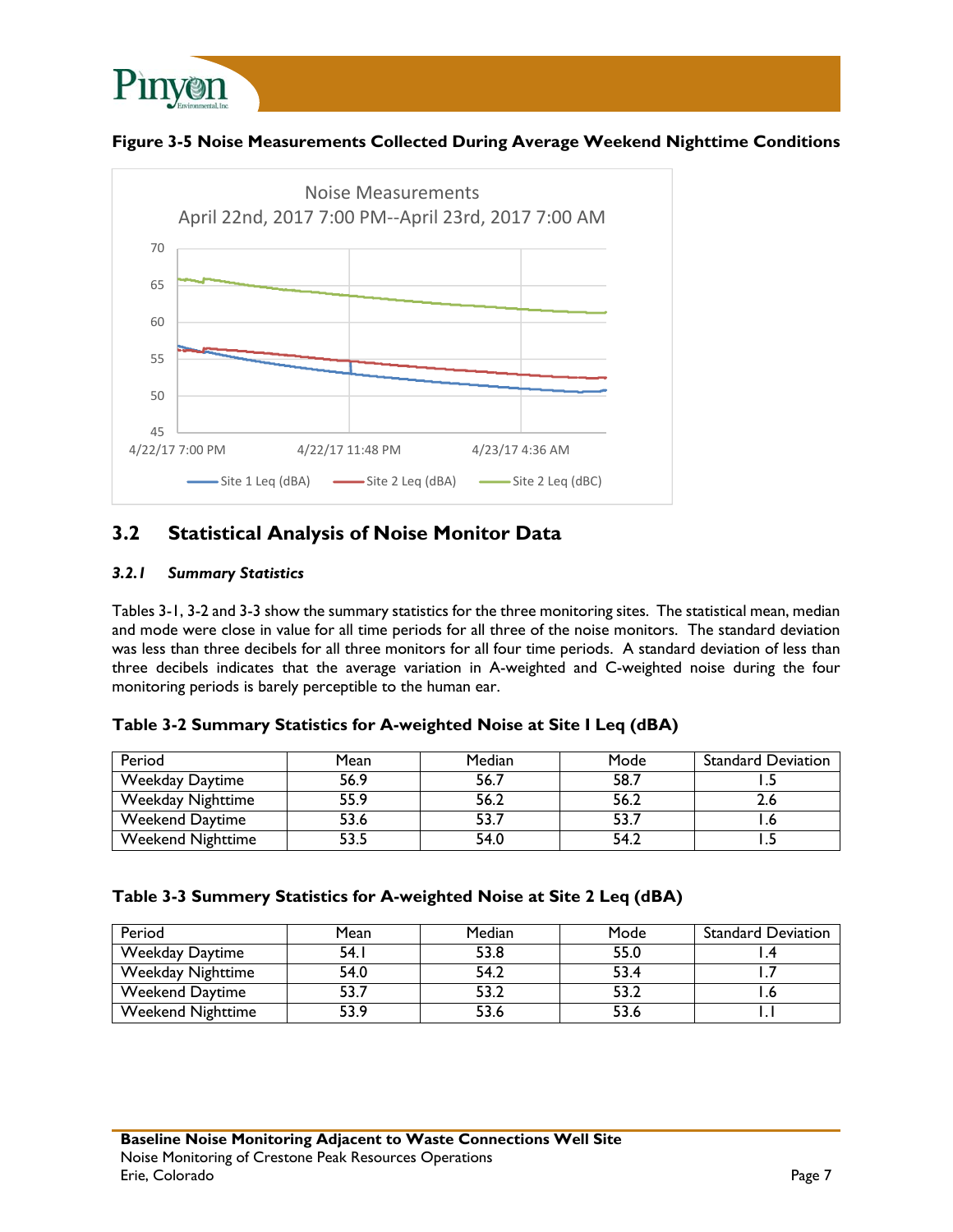

| Period                   | Mean | Median | Mode | <b>Standard Deviation</b> |
|--------------------------|------|--------|------|---------------------------|
| <b>Weekday Daytime</b>   | 64.3 | 64.0   | 65.4 |                           |
| Weekday Nighttime        | 64.2 | 64.0   | 64.0 |                           |
| <b>Weekend Daytime</b>   | 63.0 | 62.6   | 63.0 |                           |
| <b>Weekend Nighttime</b> | 63.∠ | 63.0   | 63.0 |                           |

### **Table 3-4 Summery Statistics for C-weighted Noise at Site 2 Leq (dBC)**

### *3.2.2 Statistical Differences Between Noise Monitoring Periods*

Pinyon observed a difference in the measured noise values between the four monitoring periods while statistically analyzing the monitoring data and this difference was also observed when generating graphical representations of the measured noise values at the three noise monitors. For this reason, the monitoring data was separated into the four monitoring periods discussed in Section 2-2. A t-test was performed to determine whether the differences in calculated mean values were statistically significant. A t-test is a statistical method for evaluating the difference in means between two sample groups. The higher the t-value the greater the difference between the two means. To assess the level of confidence in the calculated t-value, a p-value is calculated. The p-value is based on the magnitude of the t-value and the total number of samples collected between the two monitoring periods. A p-value of less than or equal to 0.05 means that there is a 95% confidence level that the difference between means is statistically significant. Table 3-5 shows the t-value and p-value for each of the four comparisons at the three monitors. The calculated p-values were less than 0.05 for all comparisons meaning that the means are statistically significantly different at the 95% confidence interval except for the weekend daytime vs. weekend nighttime comparison at Site 1. For the baseline monitoring there was no statistically significant difference between the weekend daytime and weekend nighttime mean values at Site 1.

| <b>Comparison Periods</b>                                                               | Site I dBA |         | Site 2 dBA |         | Site 2 dBC |         |
|-----------------------------------------------------------------------------------------|------------|---------|------------|---------|------------|---------|
|                                                                                         | t-value    | p-value | t-value    | p-value | t-value    | p-value |
| Weekday Daytime vs.<br><b>Weekend Daytime</b>                                           | 52.4       | < 0.001 | 6.73       | < 0.001 | 27.6       | < 0.001 |
| Weekday Nighttime vs.<br><b>Weekend Nighttime</b>                                       | 44.7       | < 0.001 | 3.52       | 0.005   | 29.0       | < 0.001 |
| Weekday Daytime vs.<br>Weekday Nighttime                                                | 21.6       | < 0.001 | 2.95       | 0.0032  | 3.17       | 0.0015  |
| Weekend Daytime vs.<br><b>Weekend Nighttime</b><br>and Allenta and a students of the ME | 0.64       | 0.5196  | $-2.61$    | 0.0091  | $-3.82$    | < 0.001 |

#### **Table 3-5 Statistical t-test Result for Difference of Means for the Four Monitoring Periods**

dBA A-weighted decibels

dBC C-weighted decibels